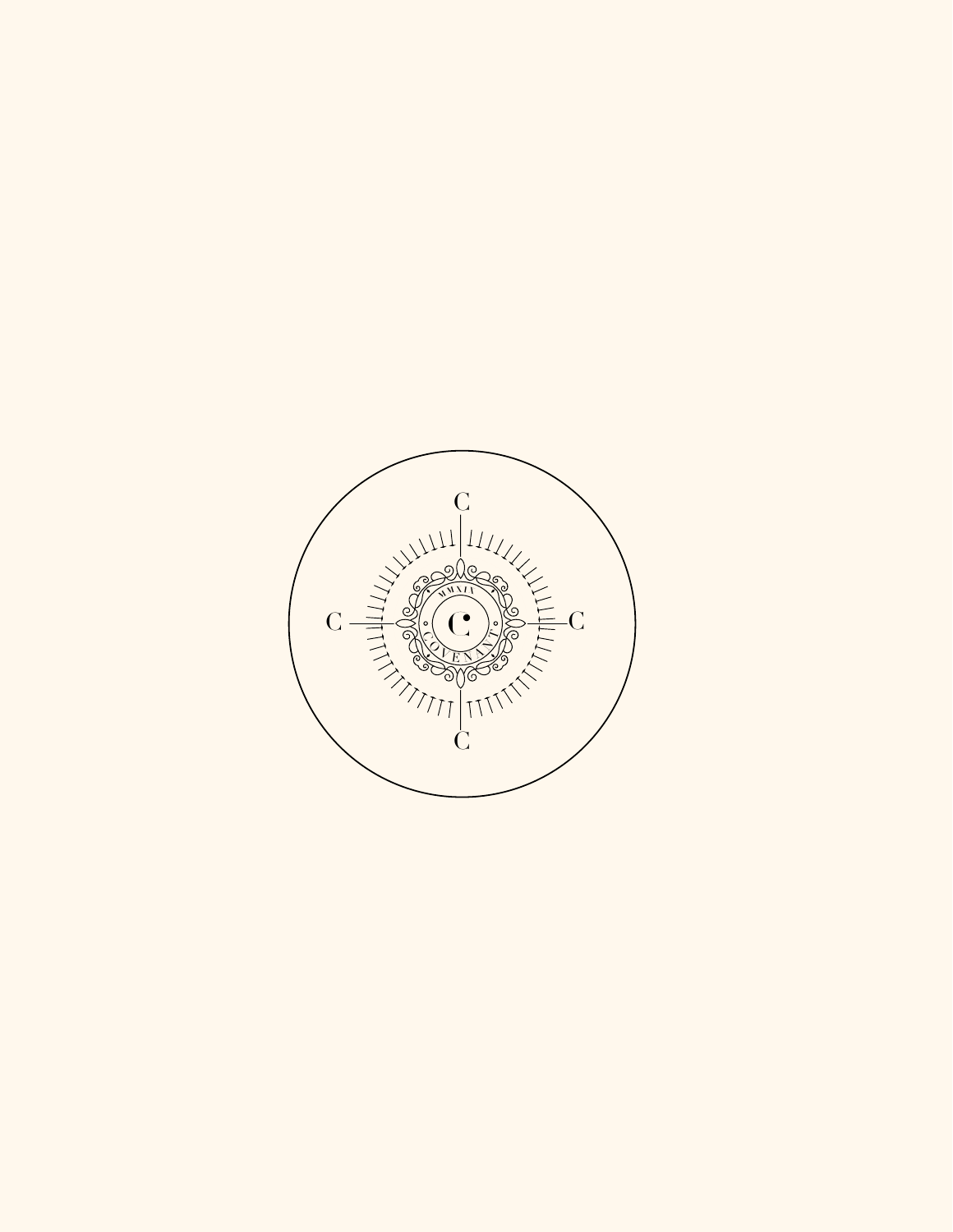## INTRODUCTION

The Covenant, ExCo's private, pleasure-centric group, requires that its members exemplify the four core values: Care, Consideration, Consent and Community. It also required members of The Covenant to align with ExCo's moral standards and expectations. The principles of The Covenant, as well as The Rituals, and other governing and guidance documents are incorporated in the Code of Conduct.

The Code of Conduct consists of two parts: **The Code of Ethics**, which states the types of conduct that The Covenant considers acceptable, and the **Disciplinary Action Code**, which sets forth the types of conduct that is unacceptable and the corresponding discipline to be imposed upon any member that engages in prohibited conduct.

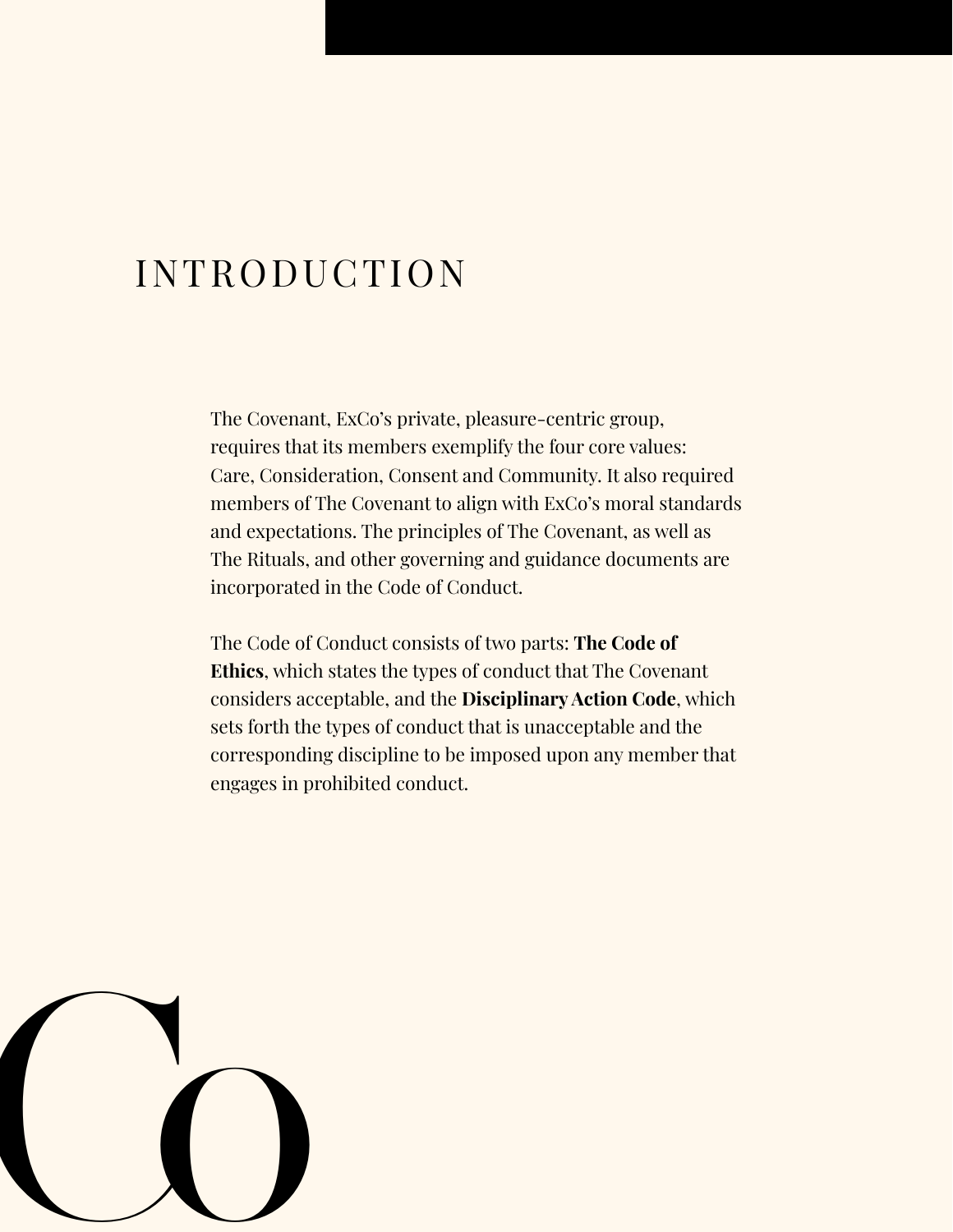Inderstanding that each member is responsible for upholding the core values of The Covenant, ExCo expects each member to recognize the importance of Consent Culture, devotion to protecting each member, and commitment to of The Covenant, ExCo expects each member to recognize the importance of Consent Culture, devotion to protecting each member, and commitment to respecting the limits and/or boundaries set by each member. Each member is expected to live up to these ideals by embracing and adhering to the following ethical principles:

- Each member shall respect and receive consent prior to engaging in any act, whether sexual in nature or not, with another member both within The Covenant and outside of this space.
- Each member shall maintain high standards of personal conduct; always keeping in mind the four core values of The Covenant.
- Each member shall respect the privacy and confidentiality within The Covenant maintaining discretion at all times.
- Each member shall treat all persons with the utmost dignity and respect;
- Each member shall exhibit compassionate and courteous behavior toward all persons at all times;
- Each member shall disclose any medical or mental health information prior to any Gathering to ensure the safety of the member, as well as, all other members that will be in attendance.
- Each member shall refrain from the use of cell phones, cameras or any other recording devices during a Gathering;
- Each member agrees that if he or she is found in violation of a Gatherings privacy policy he or she will be removed immediately and could face legal ramifications.
- Each member shall report any negative behavior or violation of our ethos and code of conduct immediately to ExCo's Officers without delay;
- Each member shall refrain from engaging in or tolerating any exploitation or disparaging of members or non-members on any social media platform;
- Each member shall refrain from using their membership in any manner that would be inconsistent with The Covenant's underlying principles;
- Each member shall maintain the confidentiality of all information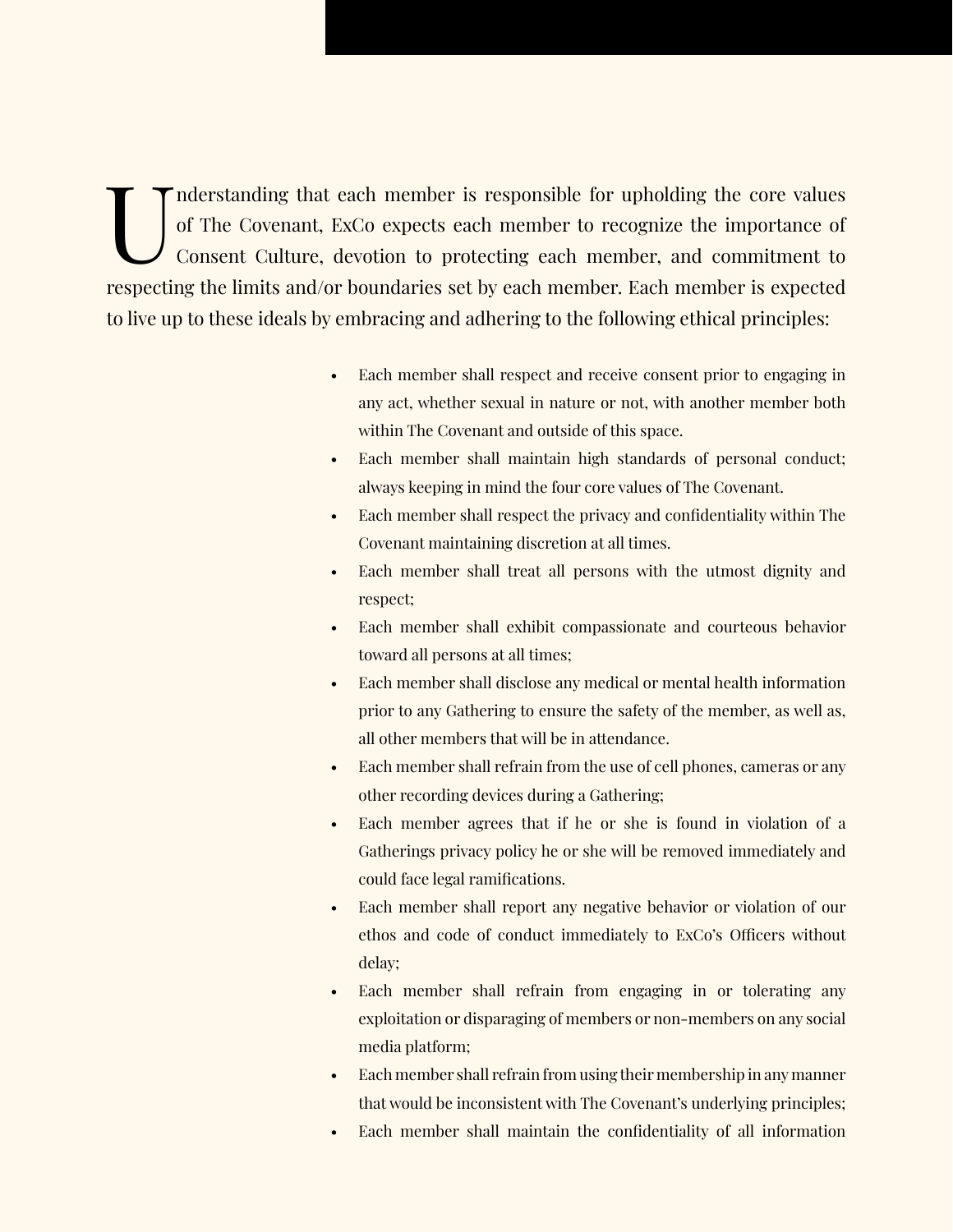- Each member shall maintain the confidentiality of all information deemed as such by The Covenant;
- Each member shall refrain from using The Covenant's seal, including any derivative of its name, its symbols, and other trademarks and service marks, for personal and/or commercial use;
- Each member understands that a background check will be conducted prior to each gathering at no cost to the member. And each member agrees that he or she shall refrain from engaging in any illegal conduct;
- Each member shall submit STI/STD, as well as Covid results 48hrs prior to a Gathering in order to ensure the highest level of safety for each member; and
- Each member shall demonstrate his or her commitment to maintaining a judgement free and safe space for one another;
- Each member shall adhere to the highest levels of hygiene and care when attending Gatherings.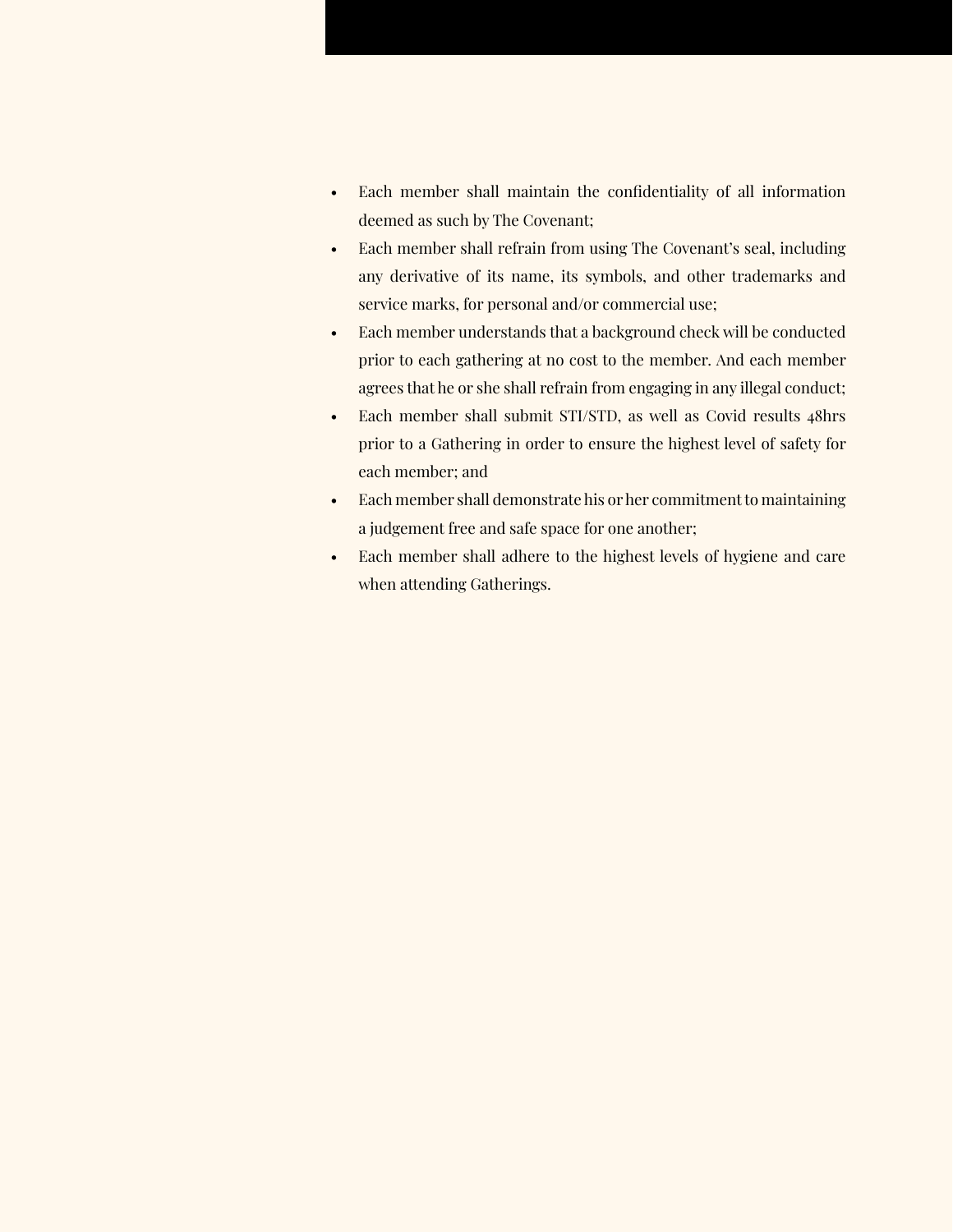The Disciplinary Action Code is embodied in the Notice to each member, regarding privilege and responsibilities. And the acknowledgment of rights and responsibilities of Members of The Covenant as well as Experience Covet. It sets forth the types of improper conduct, on the part of members, that are unacceptable and, thus, prohibited. Such improper and unacceptable conduct is subject to sanctions, and could result in the removal from The Covenant, as well as, possible removal from Experience Covet.

Sanctions may be applied by ExCo's administration regardless of if the offense occurred during a Gathering or at another ExCo event. The Disciplinary Action Code clearly defines the types of conduct and activities that constitute a violation of the Code and, thus, are unacceptable and prohibited conduct and activities. The enumerated or listed sanctions are designed to address the consequences of a member, engaging in unacceptable and prohibited conduct. Conduct and activities that violate a state or federal law may result in consequences beyond those written in this Code.

Knowing the difference between effectively managing and resolving conflict versus exercising the Disciplinary Action Code is key to productive interpersonal relationships within The Covenant. When or if instances of interpersonal conflict (e.g. misunderstandings, trigger or trauma responses, ineffective communication, ineffective planning, aftercare needs) that do not need to be escalated as a violation should and can be brought to the attention of an ExCo Officer during a Gathering. Sources of conflict among members that cannot be resolved internally should be handled using the written allegation form found on The Covenant website. Members shall be barred from membership for participating in, and/or failing to report any type of conduct that is deemed unacceptable and in violation of the four core values of The Covenant.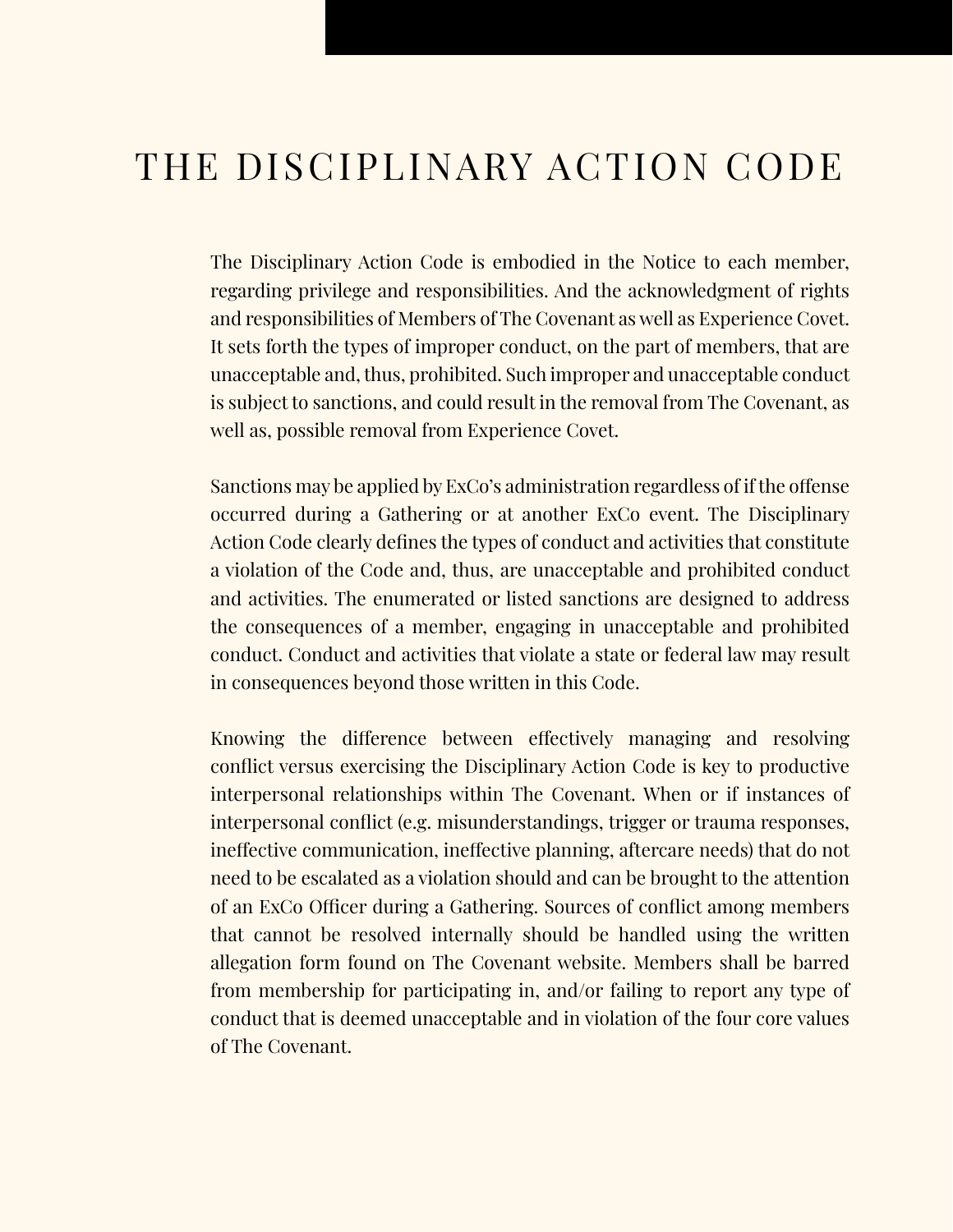A member's failure to follow policies and procedures described in this Code of Conduct, can result in disciplinary action being taken against a member.

#### *Disciplinary actions for members may include:*

- Reprimand or Warning
- Prohibited from attending Covenant Gatherings and Events
- Removal from The Covenant
- Removal from both The Covenant and Experience Covet

#### *Sexual/Consent Misconduct Policy*

- Covenant members must comply with all federal, state, provincial, and local laws related to sexual misconduct. This includes, but is not limited to, sexual violence, sexual harassment, domestic violence, stalking, sexual exploitation, definitions around consent, and creating environments or situations which facilitates sexual misconduct.
- Experience Covet as well as The Covenant recognizes law enforcement officials as the authorities to investigate, adjudicate, and will comply completely in cases of sexual misconduct or consent violations.
- Covenant members will always get consent prior to any play, scene, or sexual encounter with another member during gatherings, and understands that if that consent is revoked he or she will stop immediately.

#### *Allegations*

Any member may submit an allegation of misconduct to an ExCo Officer. ExCo Officers include, but are not limited to, our Mental Health coordinator, Administrative Manager, and/or Mediation Coordinator. All allegations/ concerns must be submitted in writing to [info@experiencecovet.com.](mailto:info%40experiencecovet.com?subject=%5BCovenant%5D%20Report) They must specify the time, date, circumstances, and witnesses (if applicable) for said allegation.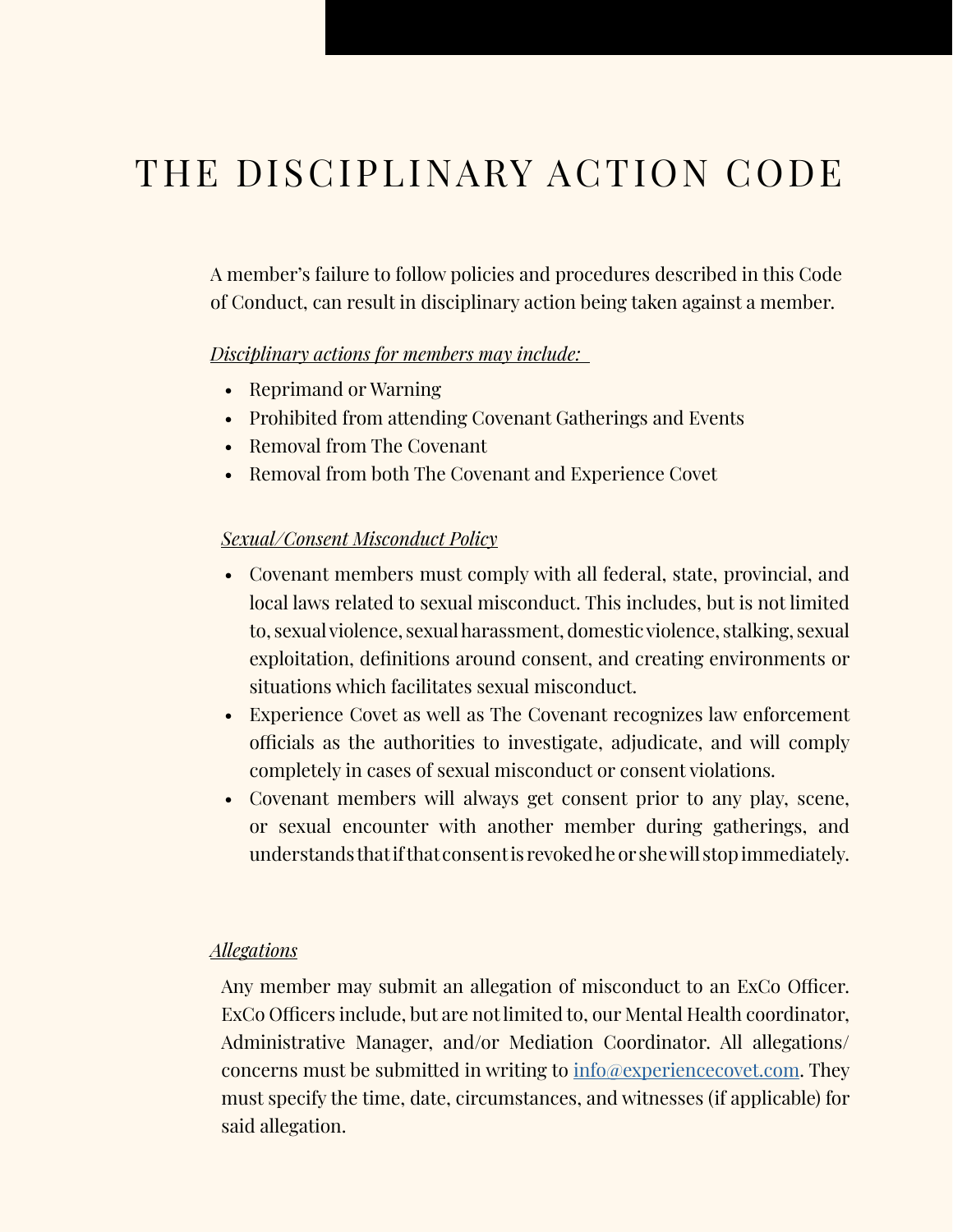### *Preliminary Inquiry:*

- When The Covenant receives an allegation, they will notify the owner of Experience Covet and there will be a preliminary inquiry conducted by both the Mental Health Coordinator as well as Community Manager to determine the facts and circumstances surrounding the allegation. Which will include identifying members aware of the allegations, and assess the validity of the allegations.
- Depending on the allegation, and the information given, law enforcement will be contacted in order to protect both the member(s) as well as The Covenant.
- After receiving an allegation, the member will receive email correspondence in writing within 72 hours letting them know the process has started and/or if it needed to be escalated beyond Experience Covet.
- If it is found that the issue can be resolved within The Covenant, the member(s) will work with both the Mental Health coordinator as well as the Community Manager in working through the complaint. If disciplinary action is taken the member who filed the complaint will not be privy to the action(s) taken, but will instead be given written correspondence letting them know it has been resolved.

### *Assessing the Preliminary Inquiry*

The owner of Experience Covet will assess the results of the preliminary inquiry and determine if a disciplinary hearing is warranted. If a disciplinary hearing is not warranted, the ExCo Officer will notify the member that the case has been resolved. If a disciplinary hearing is warranted, the owner of Experience Covet will either conduct the disciplinary hearing or direct ExCo Officers to conduct the disciplinary hearing.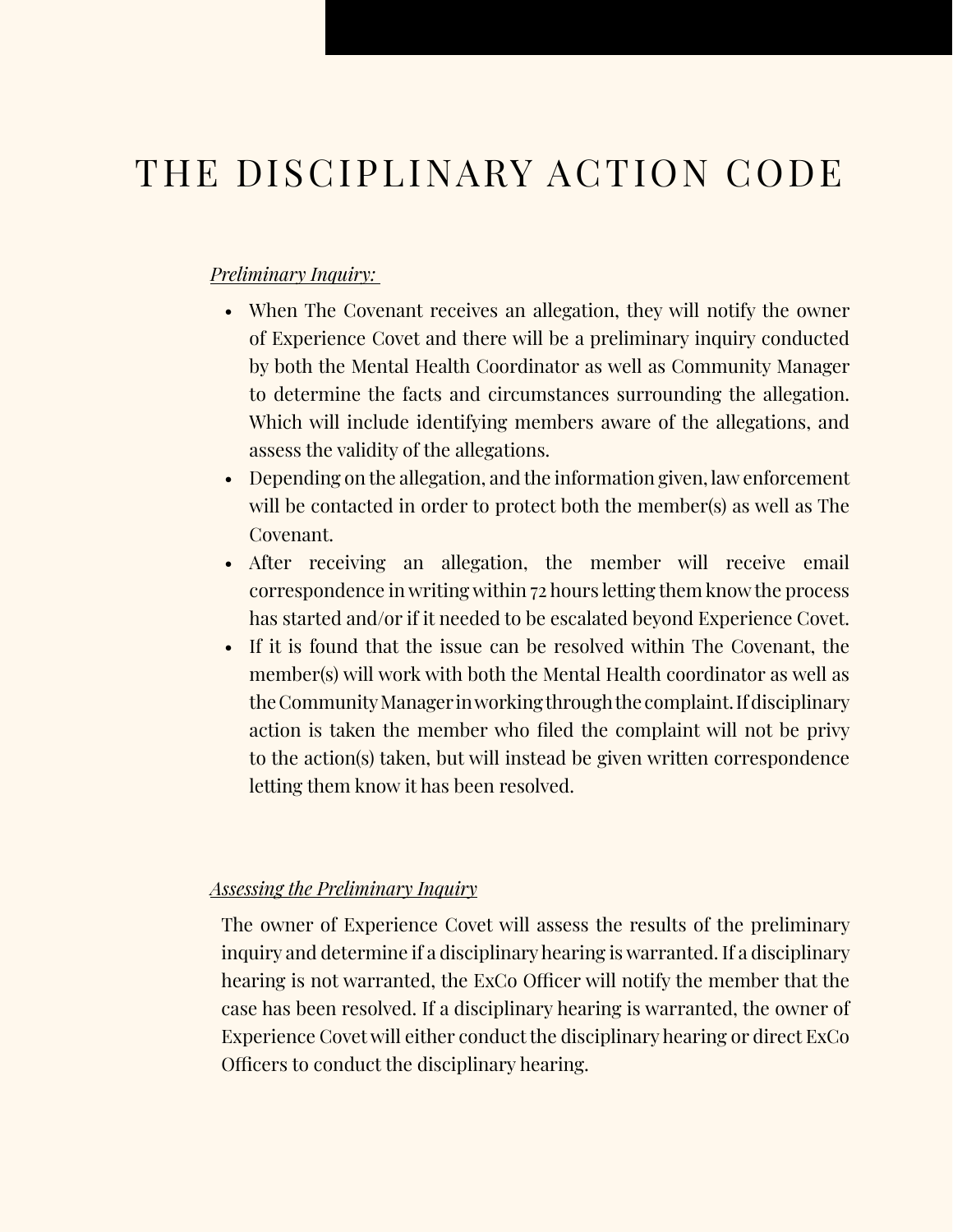### *Conducting the Disciplinary Hearing*

- The Mediation Officer along with the Mental Health Officer will work together to conduct a disciplinary hearing. This committee will investigate all allegations of misconduct/consent violations based on the results of the preliminary inquiry.
- The Mediation Officer will notify all members within the report of the circumstances of the charges against them, and if need be the time, date, and location (or call information if virtual) of the disciplinary hearing.
- The notification will be transmitted in writing and will provide at least seven (7) calendar days' notice of the hearing.
- If more than one member is considered for a disciplinary hearing within the same allegation, each member will receive their own disciplinary hearing.
- The Mediation Officer may request other members attend the disciplinary hearing who may be able to provide information on the charges. No notice is required to request these individuals' presence.

### *Enacting Discipline*

- All disciplinary hearing findings will be submitted to the owner for review and modification or approval of disciplinary action.
- If the disciplinary action includes a recommendation for removal from the Covenant, the owner will instruct the Administrative Officer to begin the process to remove the member.
- If the disciplinary action includes a recommendation for removal from both the Covenant as well as Experience Covet, the Administrative Officer will also handle processing the member off the network completely.